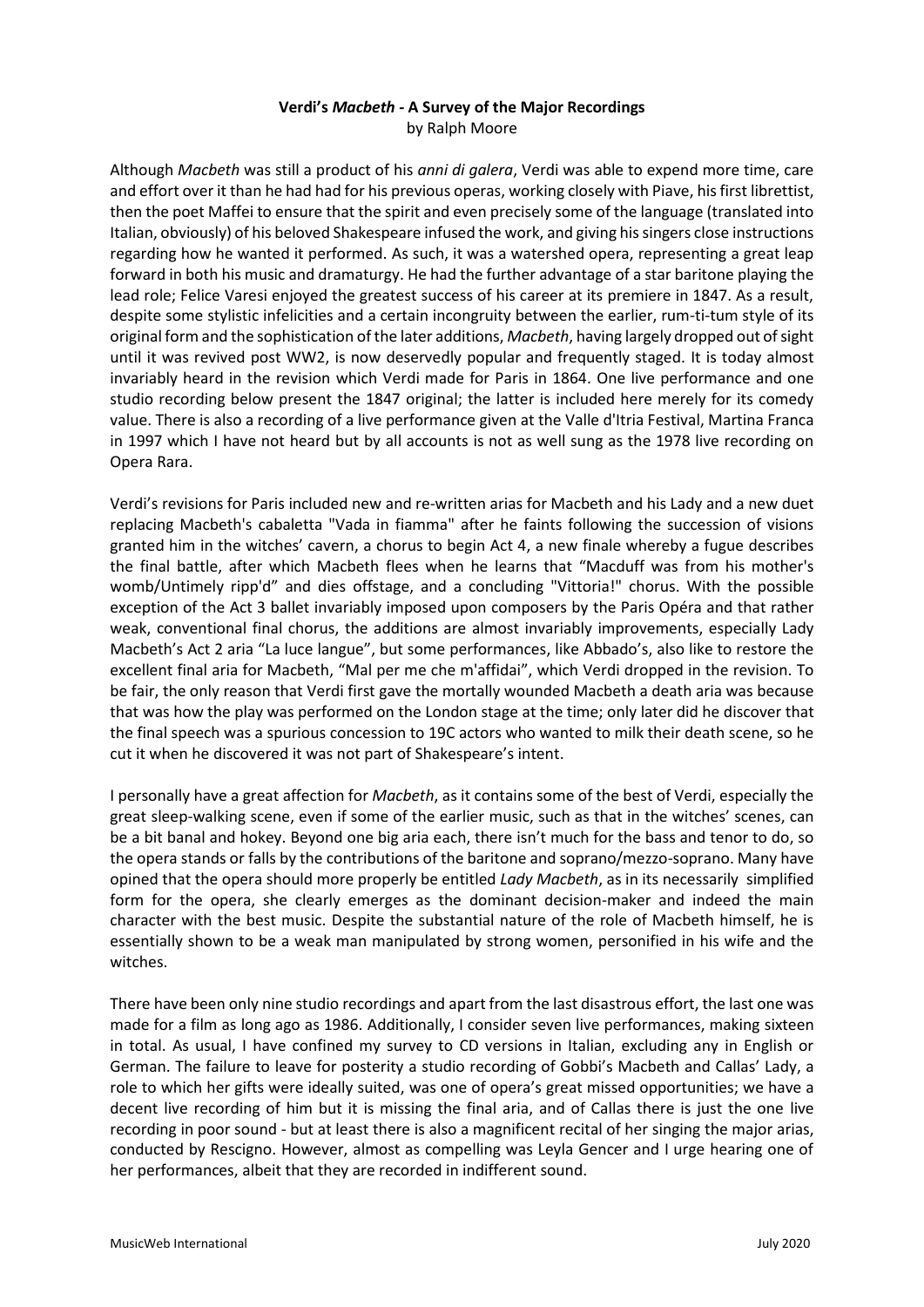**Victor de Sabata – 1952** (live; mono) EMI; Membran; Myto; GOP; Warner Orchestra & Chorus - Teatro alla Scala Macbeth - Enzo Mascherini Lady Macbeth - Maria Callas Banco - Italo Tajo Macduff - Gino Penno Malcolm - Luciano della Pergola Dama - Angela Vercelli Medico - Dario Caselli Domestico - Attilio Barbesi Sicaro - Mario Tommasini

While I treasure the aforementioned arias Callas recorded with Rescigno as part of a studio recital relatively late in her career but while she was still in excellent voice, this dreadful live recording is all we are ever going to get in the way of her complete performance, so we must make the best of it.

I say "dreadful" referring only to its technical quality. Thin, papery, distorted sound complete with preand post-echo which obtrudes throughout takes non-audiophile grit to surmount but artistically it is top-class. I think more highly than some commentators of Callas' co-singers, beginning with Mascherini's sturdy baritone, through Tajo's magnificent, dark bass, to Gino Penno's virile, stentorian, heroic tenor, but it is she who dominates proceedings. Her portrayal is the quintessential "she-devil" Verdi wanted and proceeds from an ideal match between the demands of the role and her own temperament. At first, she sounds almost disarmingly youthful but she is in confident voice and takes the stage by storm as a devil incarnate. Verdi would have been delighted by her, and despite some admirable accounts since, no-one except perhaps Leyla Gencer has approached her mastery.

The score is in safe hands with de Sabata, of course, and his pacing and control are exemplary, complete with daringly Italianate use of rubato.

Most punters will want a sensible modern recording in good sound, but for hardy souls resistant to audio onslaught and addicted to Callas' special dramatic gifts, this lousy recording is mandatory. The remastered issue by Warner for the "Maria Callas – Live" box set, also available separately, brought some noticeable improvements over the original EMI set: there is less pre-echo and distortion, and fewer drop-outs, but it is still distant and depressing from a sonic point of view.

**Erich Leinsdorf – 1959** (studio; stereo) RCA

Orchestra & Chorus - Metropolitan Opera Macbeth - Leonard Warren Lady Macbeth - Leonie Rysanek Banco - Jerome Hines Macduff - Carlo Bergonzi Malcolm - William Olvis Dama - Carlotta Ordassy Medico - Gerhard Pechner

This was the first studio recording of an opera which has not been that much recorded since. If you don't mind some rather disconcerting early stereo placements of voices (which, for example sometimes start left then swoop in to the right) and a bit of peaking at loud points, this remains highly recommendable, especially given the strength of the casting. Warren was becoming somewhat throatier as his voice aged but he is still highly dramatic and committed and his top notes are thrilling. As the Lady, Rysanek of course replaced Callas at the Met in 1959 who withdrew after her spat with Rudolf Bing. Rysanek enjoyed a triumph and fully justifies her selection for this recording. I still think that nobody voices this role like Callas but Gencer, Sass, Verrett and here Rysanek at least approach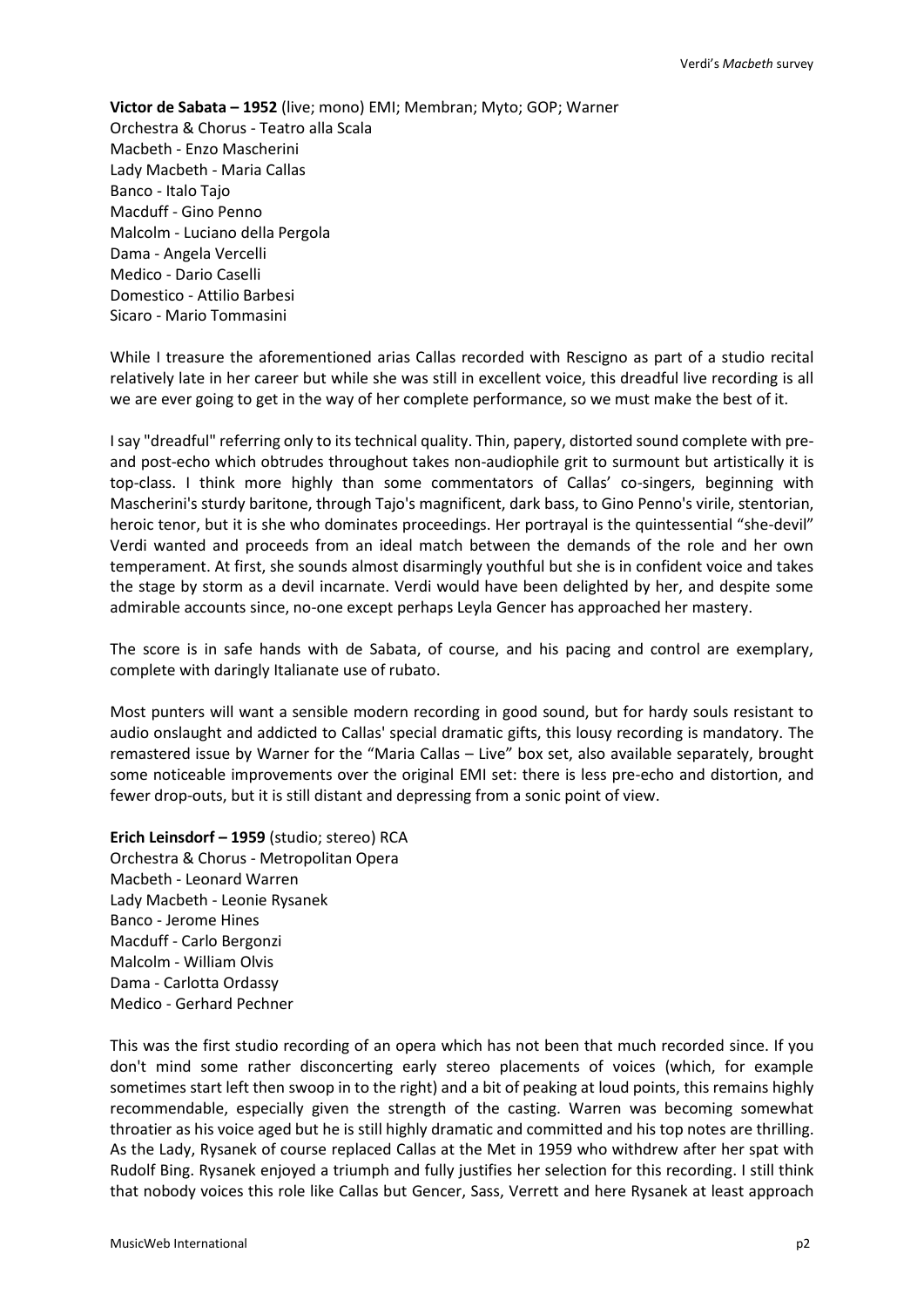her for excitement. Her big voice manages to sound both beautiful and evil. She makes heavy weather of the coloratura, occasionally "moons" and swoops in that typical Rysanek fashion and some top notes are tremulous to the point of being out of control - but that only adds to the edge-of-seat sense of tension. Add to those two principals the great Jerome Hines as Banquo and a vibrant young Bergonzi delivering Macduff with real panache and you have a very satisfying ensemble.

Leinsdorf is typically taut, tense and propulsive but that works in this very condensed opera. The witches are great cacklers and the whole is suffused with the kind of energy you expect only from a live performance.

Later studio recordings are "safer" stereo choices by a small margin but despite its less than opulent sound this in some ways remains more thrilling.

**Vittorio Gui – 1960** (live; mono) GOP; Living Stage Orchestra & Chorus - Teatro Massimo di Palermo Macbeth - Giuseppe Taddei Lady Macbeth - Leyla Gencer Banco - Ferruccio Mazzoli Macduff - Mirto Picchi Malcolm - Franco Ricciardi Dama - Stefania Malagù Medico - Guido Malfatti Domestico - Leonardo Ciriminna Sicaro - Ugo Miraglia

First a caveat: the sound here could be considered to be between poor and execrable, depending on your tolerance. Furthermore, this is a hard recording to find these days; I got mine via OperaLovers in Quebec but it re-appears in various guises from time to time, mainly because, despite that indifferent sound quality, the performance is stupendous. Gencer is a marvel of both nuance and excitement and displays incredible agility and power; hers wasn't so much a large, as an incisive, voice and she also colours it so variedly. The break in her registers serves to enhance a certain hysterical intensity in her portrayal of the Lady.

Taddei presents Macbeth as a real human being, full of fear and weakness and very much dominated by his demonic wife. He uses word-painting in a manner which rivals his great Italian contemporary, Tito Gobbi.

Gui's direction is masterly of pace and the supporting cast is excellent. Stereo/studio sound it ain't, but the intensity of this performance is such that you soon forget the sonic limitations. I swear, too, that occasionally you can hear what sounds like a dog barking in the background - but that's probably motor noise and at least that shows that the 1960 tape machine picked up some good background detail! Don't buy this if you require studio sound but if you want to hear a supreme - and neglected - dramatic soprano at her best in a great blood and fire performance of one of Verdi's most thrilling and approachable operas, go for Gencer in this live recording.

**Francesco Molinari-Pradelli – 1960** (live; mono) Bella Voce

Orchestra & Chorus - Covent Garden Macbeth - Tito Gobbi Lady Macbeth - Amy Shuard Banco - Forbes Robinson Macduff - André Turp Malcolm - John Dobson Dama - Noreen Berry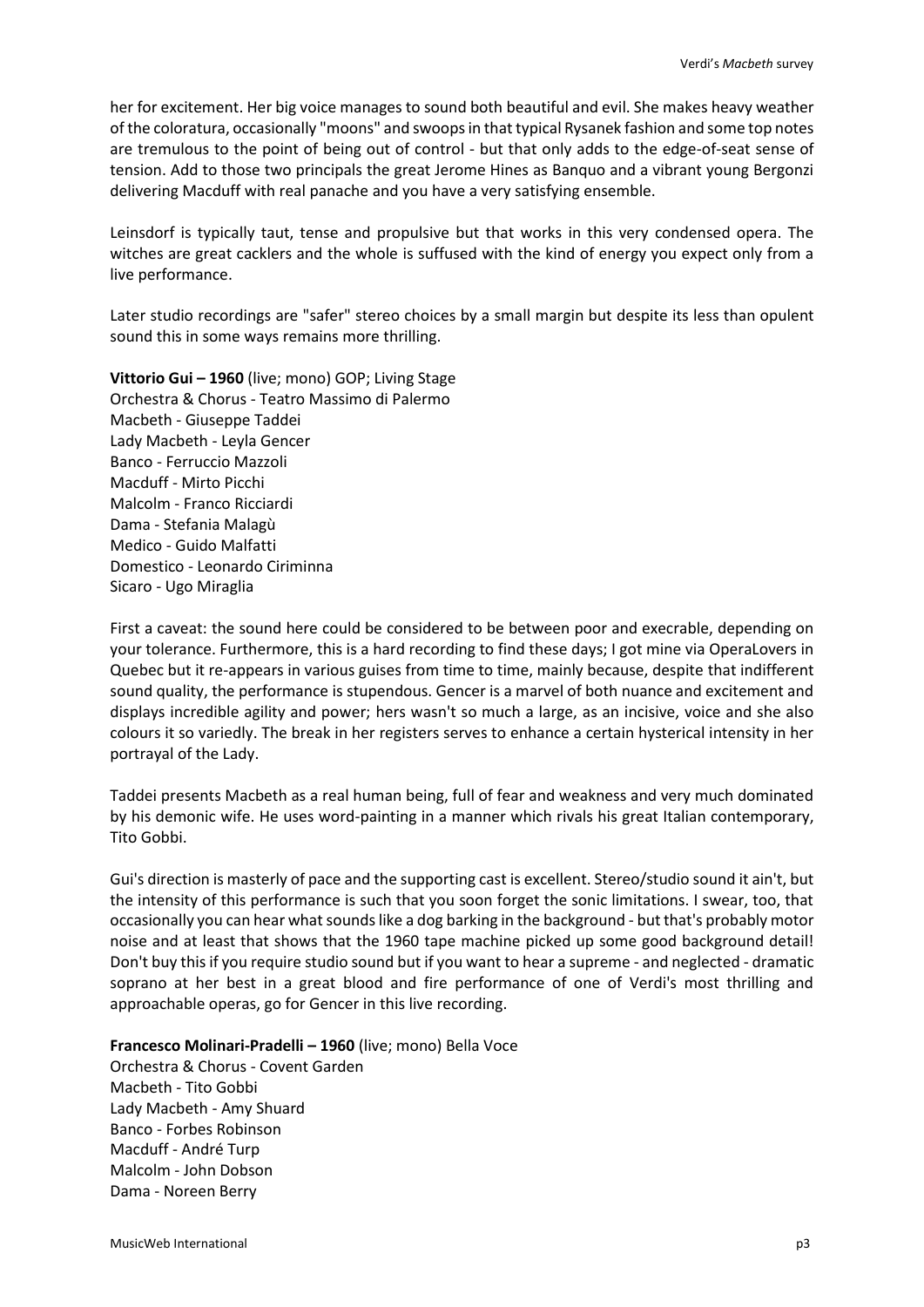#### Medico - Rhoderick Davies

While it would seem that Macbeth was a role ideally suited to Tito Gobbi's vocal and dramatic talents, he recognised that its tessitura, sustained legato and declamatory content required a very high level of vocal stamina and was wary of taking it on – which is surprising for a singer who could successfully sing roles such as Simon Boccanegra and Iago - and delayed performing it until he felt at least half way comfortable in the undertaking. Sadly, Macbeth's concluding lament, "Pieta rispetto amore", is missing here; apparently, Gobbi omitted it because he was ill but did not want to withdraw from the performance and indeed he does sound tired by the end. He recorded that aria in a separate recital and would have recorded the role in its entirety for Decca but had to withdraw, again because of illness, and was substituted by Fischer-Dieskau, just as an unavailable Callas was replaced by an outof-sorts Elena Souliotis – oh the woe of missed opportunities.

That omission of the final aria notwithstanding, Gobbi is one good reason for acquiring this recording, as he never recorded it; the other attraction is to hear the sadly short-lived British dramatic soprano Amy Shuard in one of her best roles. It is true that Gobbi does always not sound in best voice; there is some strain and thin tone, but the incisive timbre and quick, flickering vibrato delineate Macbeth vividly. Shuard's big, clear voice creates an immediate impact; she lacks the lower, smoky tones mezzos lend the role and her intonation can be dubious but the top of her voice is thrilling. She fluffs the attack on the high pianissimo D-flat but recovers the note; at least

The rest of the cast is British, with the exception of Canadian André Turp; they do a good enough job, the witches cackling hammily and the chorus generally demonstrating more enthusiasm than refinement, which doesn't matter too much in this rambunctious opera. Forbes Robinson is a rather lumpen Banquo, hardly glamorous of tone compared with more distinguished rivals, but he makes a sound job of his bi g aria. The live, mono sound is acceptable; a bit boomy but undistorted; there is a fair amount of stage noise and coughing. Turp had just made his London breakthrough singing with Joan Sutherland in *Lucia di Lammermoor*. He sings neatly enough but it's not a very exciting voice and oddly he draws no applause for his aria – it seems the audience weren't especially impressed.

Molinari-Pradelli directs flawlessly – he was an old hand in Verdi and is so good that you never think about what's happening in the pit because everything is unfolding as it should.

This cannot be a first recommendation but, as was the case with Callas and the Lady, Gobbi never recorded *Macbeth*, so anyone who loves this opera will want to hear him and Shuard in it.

**Mario Rossi -1961** (radio broadcast; mono) House of Opera; Live Opera Heaven; YouTube Orchestra & Chorus - RAI Torino Macbeth - Mario Sereni Lady Macbeth - Nora López Banco - Nicola Zaccaria Macduff - Augusto Vicentini Malcolm - Angelo Marchiandi Dama - Maria Bertolini Medico - Piero Fernandez

Enjoying remarkably good sound, this radio broadcast comes as a pleasant relief after the trials of the de Sabata and Gui live recordings. It might only be mono but it's so remarkably clear and present that one barely misses stereo. The next equally agreeable surprise is the presence of two fine voices in Sereni and Zaccaria – both highly distinctive and individual, each easily distinguished from and contrasting with the other. I have long had a weakness for the under-rated Sereni's lean, grainy baritone and he is a fine, subtle vocal actor, with a real command of Macbeth's long lines (his voice is very similar to that of the more celebrated Rolando Panerai) but admittedly his voice at times lacks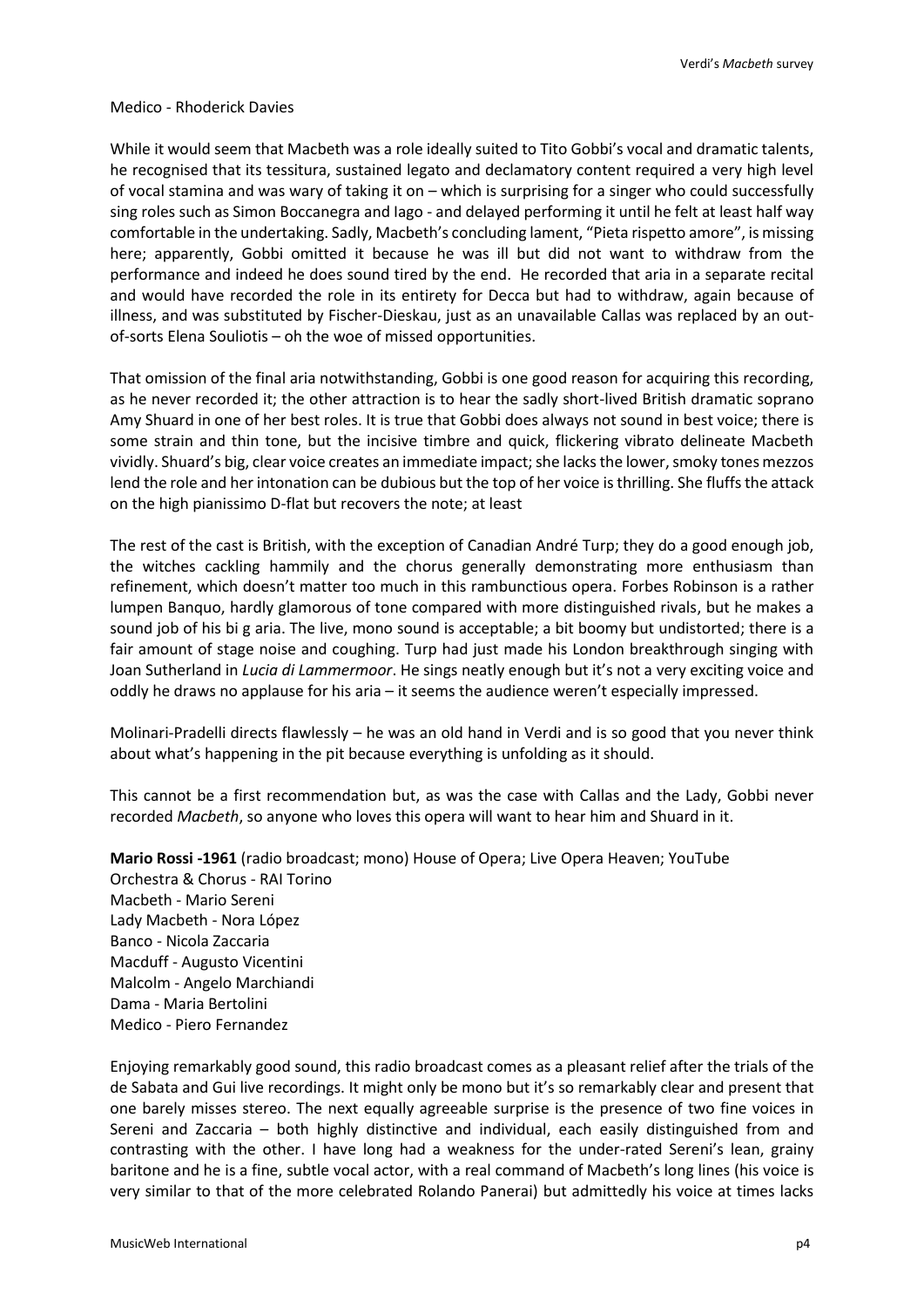some weight. Chilean soprano Nora López was unknown to me but even her first-heard speaking voice is arresting and when she starts singing, one is compelled to listen. It is a large, powerful voice with a serviceable lower register but also an uncomfortable shrill edge to its top notes, However, she has the top D to conclude the Sleepwalking scene. Given that Verdi did not want *una bella voce*, I suppose we cannot complain too much about that but I find her sometimes to be uncomfortable listening. I had not heard of the tenor who sings Macduff either; he is very fine, with ringing tone if just a little unsteady, reminding me of Flaviano Labò.

Rossi is a propulsive, nervy conductor who never lets proceedings drag – indeed he rushes his singers, especially López, through their music as if he doesn't want to miss the last train home, but that works quite well with this fast-moving work. The scene in which Duncan's murder is revealed is especially taut and dramatic.

There is much to commend this but even if I don't demand a Lady who is balm to the ears, I would prefer one who doesn't put my teeth on edge.

**Thomas Schippers – 1964** (studio; stereo) Decca; Urania

Orchestra & Chorus - Santa Cecilia Macbeth - Giuseppe Taddei Lady Macbeth - Birgit Nilsson Banco - Giovanni Foiani Macduff - Bruno Prevedi Malcolm - Piero De Palma Dama - Dora Carral Medico - Giuseppe Morresi

Whatever the merits of this recording, one obstacle will always be the damaging cuts imposed and sanctioned by Schippers, such as in the scene of Duncan's arrival and elsewhere, mainly in choral ensemble sections.

There is also no disguising the fact that some find the great Birgit Nilsson to be miscast as the Lady; to press into service a tired and obvious cliché, she sounds as if Brünnhilde has married Macbeth and turned nasty. Her occluded Italian diction and the plaintive, swoopy quality of her soprano in its middle range in combination with the steely gleam of those thrilling top notes mean that she lacks the dark, ductile quality one associates with truly Italianate dramatic sopranos or mezzos who have triumphed in this role. She never sounds at ease with the coloratura, the attempt to float the D flat in "un file di voce" at the end of the Sleepwalking aria is a failure and her intonation is wayward. Finally, her characterisation is generalised and all-purpose rather than acute. Having said that, there are moments in her singing, such as the great Act 2 ensemble "Sangue a me" which must make listeners catch their breath, the vocalism is so striking – but overall, perhaps she isn't right here.

All of which is a pity, because Prevedi sings an impressive Macduff, sounding very much like an amalgam of Bergonzi and Aragall at their best and even if the Banquo is merely serviceable - Foiani having a rich tone but an oddly fast vibrato - Schippers was an exciting conductor and Taddei – who could have his off-days – is caught in excellent voice and delivering a moving Macbeth. His declamatory outbursts are firm and thrilling, the more introspective passages vocalised stirringly and subtly acted, confirming Taddei's status as Gobbi's only rival in many respects.

If you respond more positively to Nilsson's Lady and can disregard the cuts, you will find this still to be a recording with many attractive virtues. I want it as a supplement but not the main event.

**Gianandrea Gavazzeni – 1968** (live; mono) Mondo Musica; Premiere Orchestra & Chorus - Teatro la Fenice di Venezia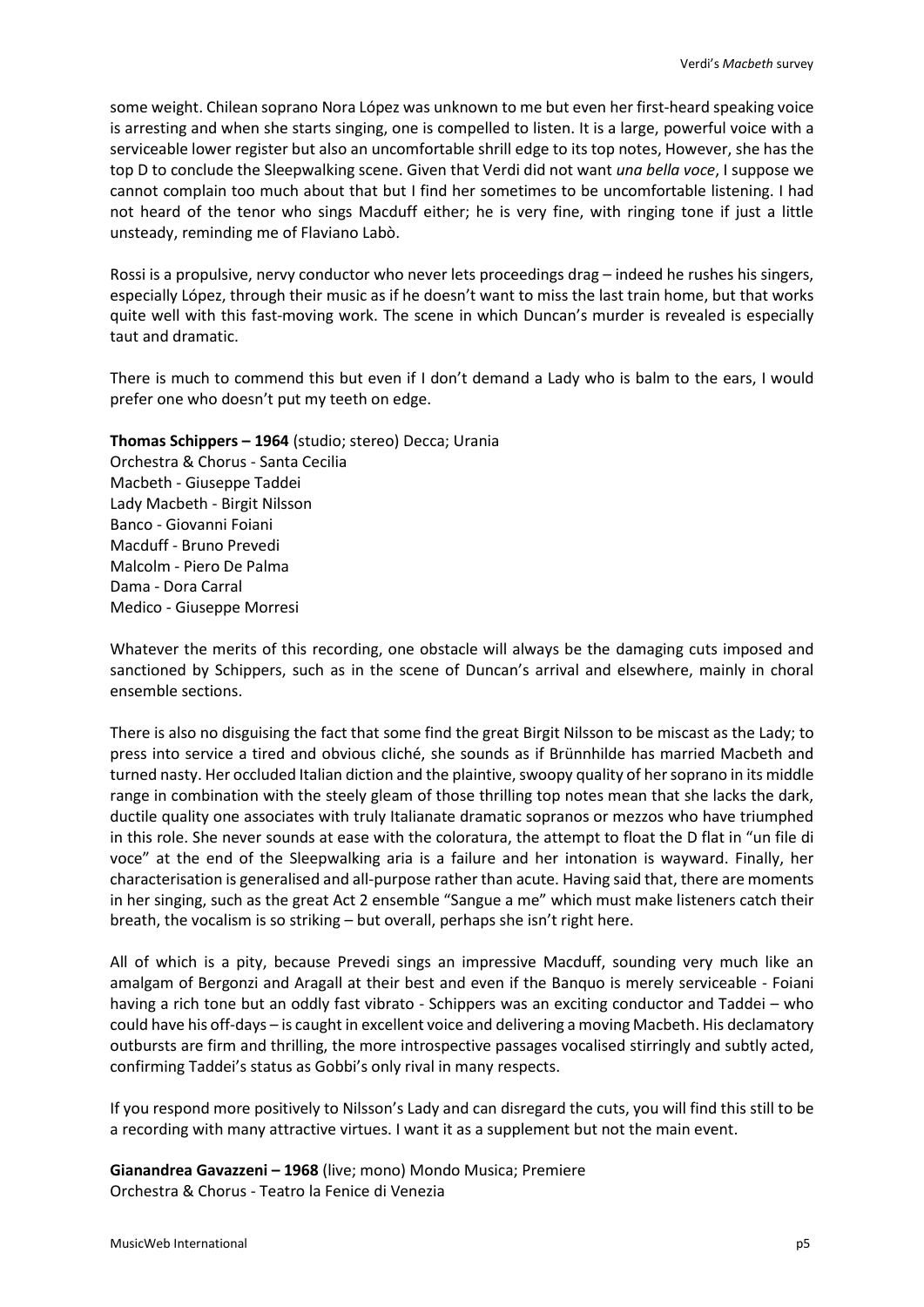Macbeth - Giangiacomo Guelfi Lady Macbeth - Leyla Gencer Banco - Lorenzo Gaetani Macduff - Giorgio Lamberti Malcolm - Giampaolo Corradi Dama - Mirella Fiorentini Medico - Alessandro Maddalena

The sound here is muddy but somewhat clearer than in Gencer's 1960 Palermo recording above; at first, a noisy audience coughs and chatters away but they eventually settle – and they applaud her vociferously. However, the racket before the Sleepwalking scene is something else.

This is the other option to hear Gencer in one of her finest roles, unfortunately again in poor sound but also once again partnered by a baritone of the first rank, making you wish she had been allowed to commit her performance to studio recording. Guelfi has a very large, slightly cumbersome but essentially beautiful voice; his timbre is more bass than baritone so his voice is hardly different from the sonorous bass Lorenzo Gaetani who sings Banquo, but their first duet goes well, serving as a promising prelude to the main event: Gencer's entrance reading the letter in her deep speaking voice and launching viciously into "Vieni! t'affretta!" Her vibrato is broad and the top wild but Verdi didn't want a bel canto specialist in this role; she is thrilling in her abandon. She acts particularly with her voice in Act 3, successfully suggesting how Lady Macbeth's is trying to disguise her panic as she simultaneously attempts to re-establish a celebratory mood while Macbeth hallucinates – or actually sees, as you please - seeing Banquo's ghost. However, I have to say that despite some lovely singing, she misses the chilling stillness Callas generates by a hint over-acting and over-emoting in the Sleepwalking scene; she does it better eight years earlier in Palermo.

Giorgio Lamberti disappoints by delivering a squeezed, nasal and lachrymose account of Macduff's one aria, garnering lukewarm applause except from an identifiable and isolated claque and his aria is followed by a passage in which the on-stage drums are hopelessly out of synch with the offstage band. Oh well; this is live.

In my experience, Gavazzeni was never less than superlative as Verdi conductor, so no problem there. This cannot be a first choice but it demands to be heard.

**Karl Böhm – 1970** (live; stereo) Legato; Opera d'Oro; Orfeo Orchestra & Chorus - Wiener Staatsoper Macbeth - Sherrill Milnes Lady Macbeth - Christa Ludwig Banco - Karl Ridderbusch Macduff - Carlos Cossutta Malcolm - Ewald Aichberger Dama - Gildis Flossmann Medico - Ljubomir Pantscheff

The Orfeo issue of this is somewhat superior in sonic quality to that on the Opera d'Oro label but both are fine. Apart from the voice occasionally going off microphone, the recording is in good, albeit narrow, stereo, slightly tipped towards the voices but still reasonably balanced. There is a bit of coughing but for the most part the audience are exceptionally quiet. Böhm's approach is taut, speedy and perhaps occasionally rather too refined, but key moments such as the general consternation at Duncan's murder are replete with tension and excitement.

His singers suffer from no sense of restraint; Milnes and Ludwig are both in finest voice and obviously prepared to dispense with caution and takes risks. Ludwig in particular is more unbuttoned than I have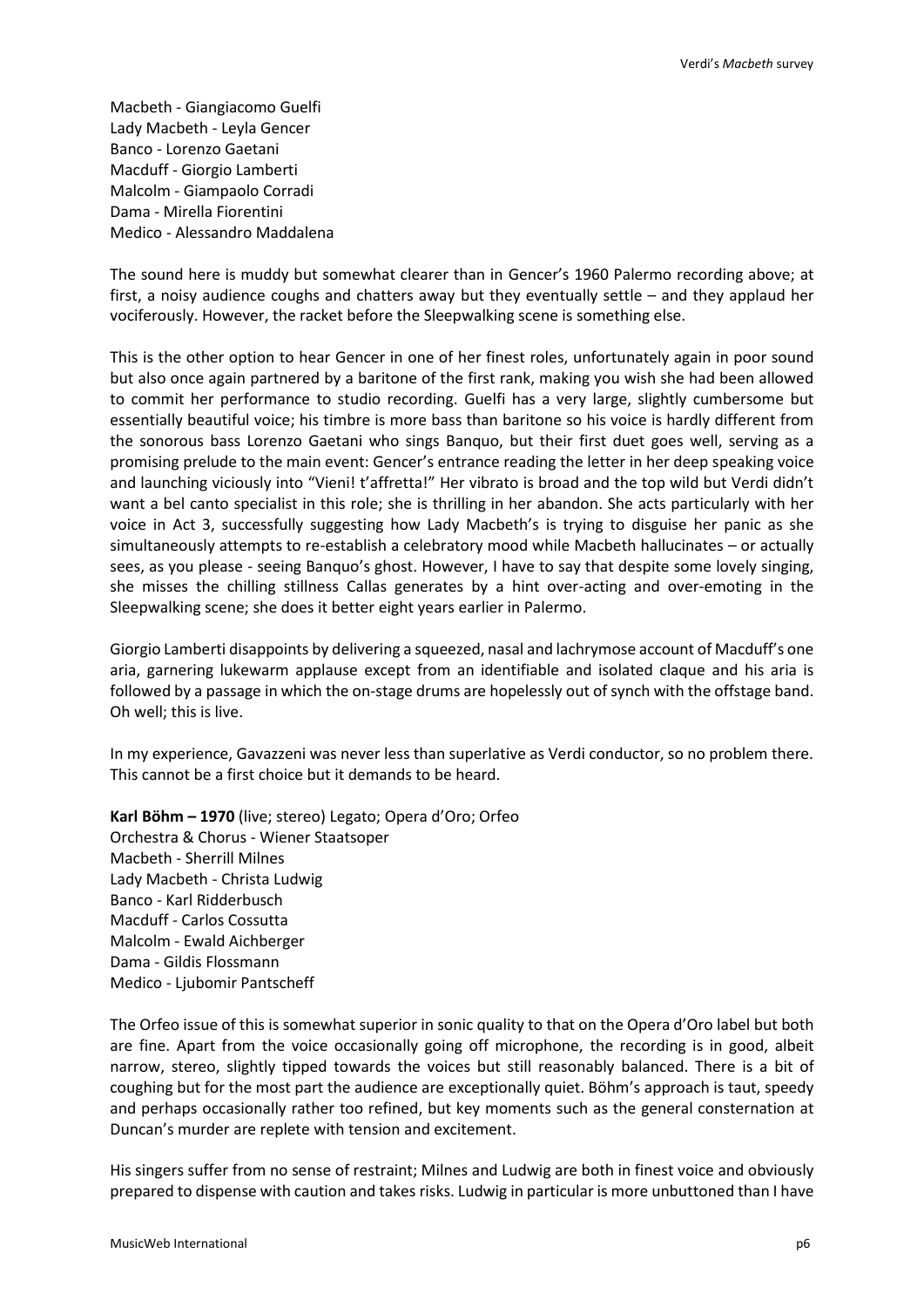ever heard her, wild, dangerous and neurotic. Even if she hasn't got a trill and does not cap the Sleepwalking scene with the pianissimo top D-flat Verdi requested, she announces her intent to amaze by hitting that note to conclude her very first bit of recitativo in Act 1 and again at the end of the opening aria, again when Duncan's murder is revealed and then caps Act 1 with a whopping top D. Such pyrotechnics make the couple of top Cs she deploys elsewhere sound almost routine for her and of course she still has the deep lower register heft; she manages to sound simultaneously evil, unhinged and beautiful. Her abandon on that evening of 18<sup>th</sup> April, 1970 in Vienna confirms why for a while she flirted – perhaps unwisely but nonetheless temporarily successfully – with dramatic soprano roles. The strength of vocalisation and the way she manipulates her husband are reminiscent of her depiction of another harridan, Ortrud, in the *Lohengrin* she recorded for Kempe; both portrayals are masterly psychologically as well as vocally.

Macbeth is a role which suits Milnes' extrovert, declamatory style and he relishes interpolating and holding high notes like the A flat in his Act 4 soliloquy. Despite his vocal stamina, his acting suggests a weak, easily panic-stricken man dominated by his overbearing wife and he is more animated here than in his studio recording for Muti, obviously stimulated by singing live under Böhm's urgent baton. He sings that last regretful aria magnificently, his voice suffused with anguish and bitterness, making the murderous usurper almost sympathetic, especially as his hysterical despair becomes apparent, his breakdown confirmed by manic laughter.

It is a novelty to hear Ridderbusch in an Italian role; his distinctive, purring bass is rich, soft-grained and expressive but the amplitude of his fast vibrato is sometimes broader than is normally the case with this singer and occasionally causes his intonation to sound imprecise. Nonetheless, he makes a fine job of his sombre aria and it's a pity that deserved applause obscures its orchestral postlude. Cossutta had a big but rather cloudy, "choked" tenor; he nonetheless makes an impact with his lament for his slaughtered family.

The chorus and orchestra are, of course, first-rate, galvanised by Böhm into matching the soloists for energy and élan. However, an issue which cannot be ignored is the performing edition employed here, which seems to be Böhm's own concoction whereby he cuts the orchestral prelude, omits all the dances and the cauldron scene - which is no great loss - excises any repetitions in vocal numbers and reverts to the 1847 ending, permitting Milnes a longer death scene but truncating the conclusion. On the other hand, the final "Vittoria" chorus is the weakest of Verdi's later revisions, so perhaps we should respect Böhm's judgement in effecting a kind of amalgam of the original and revised versions. This is one of the most thrilling performances under consideration, crackling with energy and showcasing some coruscating singing, especially from Ludwig.

#### **Lamberto Gardelli – 1970** (studio; stereo) Decca

London Philharmonic Orchestra; Ambrosian Opera Chorus - Wandsworth School Choir Macbeth - Dietrich Fischer-Dieskau Lady Macbeth - Elena Souliotis Banco - Nicolai Ghiaurov Macduff - Luciano Pavarotti Malcolm - Ricardo Cassinelli Dama - Helen Lawrence Medico - Raymond Myers

Much about this recording is attractive, not least having Gardelli at the helm, as he was an early Verdi specialist and could always be relied upon to get the pacing right. The presence of Ghiaurov and Pavarotti in the subsidiary roles guarantees vocal quality; both sing their arias wonderfully: Ghiaurov intones "Studio il passo" with grave beauty and only the young Pavarotti (34 here) rivals the even younger Carreras (29, for Muti) for pathos and passion in "Ah, la paterna mano". Decca hoped to repeat the success of their Nabucco with Souliotis and Gobbi, but he called off ill and Fischer-Dieskau was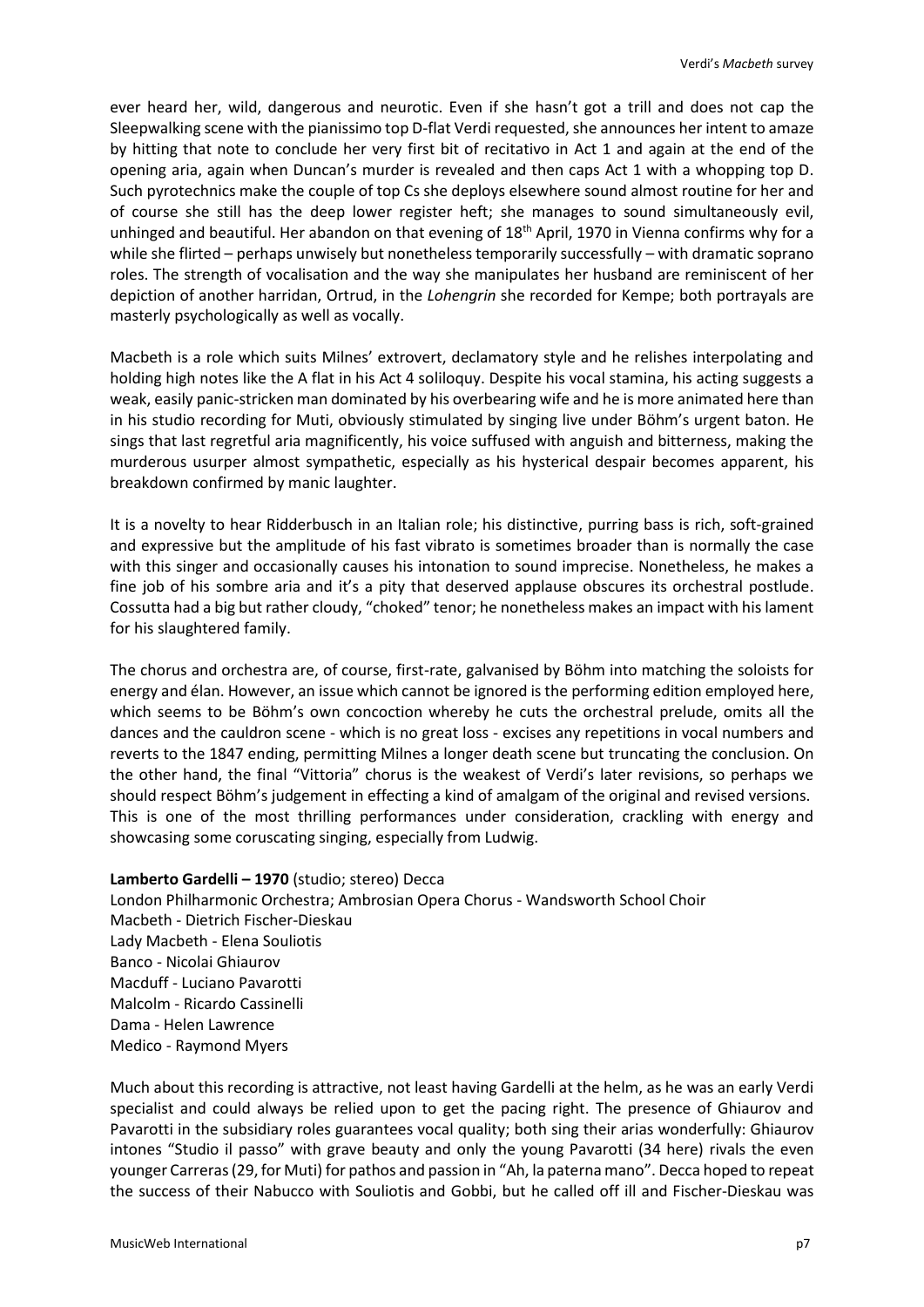substituted. He once again demonstrates his unsuitability for heroic Verdi baritone roles, being too grey of tone. He needs to force to try simulate the requisite resonance and amplitude but ends up barking and shouting, then for further emphasis he affects a pernickety manner, pouncing on words as was his wont, rolling his r's furiously and over-emoting.

However, it has to be said that by this stage of her short career, the singing of Souliotis, too, is already wayward; she goes off the rails frequently and rarely finds form. Her unsteadiness and approximate intonation are unfortunate; the centre of her voice seems to have blown and she is no the singer whose Norma, Santuzza and Abigaille were so impressive. (A sad, but amusing, anecdote from the CLOR discography regarding a live performance of this opera the same year as this recording sheds some light on her vocal state at this time: "According to the review in OPERA June 1970, Elena Souliotis «clearly annoyed by the whistling and booing that had greeted her unfortunate opening aria, she promptly turned her back on the audience and swept off to her dressing room, leaving poor Mario Zanasi who had just begun the duettino preceding the arrival of King Duncan alone on the stage»".)

Macbeth with two flawed leads is a non-starter, despite the quality of everything else here.

# **Claudio Abbado – 1976** (studio; stereo) DG

Orchestra & Chorus - Teatro alla Scala Macbeth - Piero Cappuccilli Lady Macbeth - Shirley Verrett Banco - Nicolai Ghiaurov Macduff - Plácido Domingo Malcolm - Antonio Savastano Dama - Stefania Malagù Medico - Carlo Zard

This was one of the two important studio recordings made in 1976; the other was for EMI under Muti with Milnes and Cossotto. I like the latter but despite the beauty of its singing, I do not find that it has the bite or drama of this recording, one of Abbado's very best operatic outings.

Of course the definitive Lady has been and always will be Callas but we have only studio-recorded scenes and a 1952 live recording in poor sound by which to remember that portrayal; nobody manages to conjure up so completely and chillingly as she the "voice of a she-devil" Verdi wanted but Verrett, despite being audibly stretched by the high tessitura, comes close with her dramatic flair and ability to colour the text. As a French critic said of her, she had "une voix qui peut pratiquement tout faire", and she demonstrates that versatility from the coloratura in the post-coronation party scene to the dramatic, declamatory parts of the role to the floated high D-flat atthe close of the Sleepwalking scene.

Cappuccilli is a touch placid but suitably haunted and certainly does not coast his way through the role in the manner of which he must stand convicted in some other recordings. His was never the most resonant baritone but his masterly, long-breathed phrasing and acute response to two great partners in Verrett and Ghiaurov makes for some great exchanges. A young Domingo makes an impressive job of his one aria and brief contribution, while the La Scala forces are ideally galvanised under Abbado, who, in typically detailed fashion, brings out the colours and finds the nuances in order to conjure up the brooding menace in this dark score.

In brief, this remains the most recommendable of all the studio recordings.

**Riccardo Muti – 1976** (studio; stereo) EMI New Philharmonia Orchestra; Ambrosian Opera Chorus Macbeth - Sherrill Milnes Lady Macbeth - Fiorenza Cossotto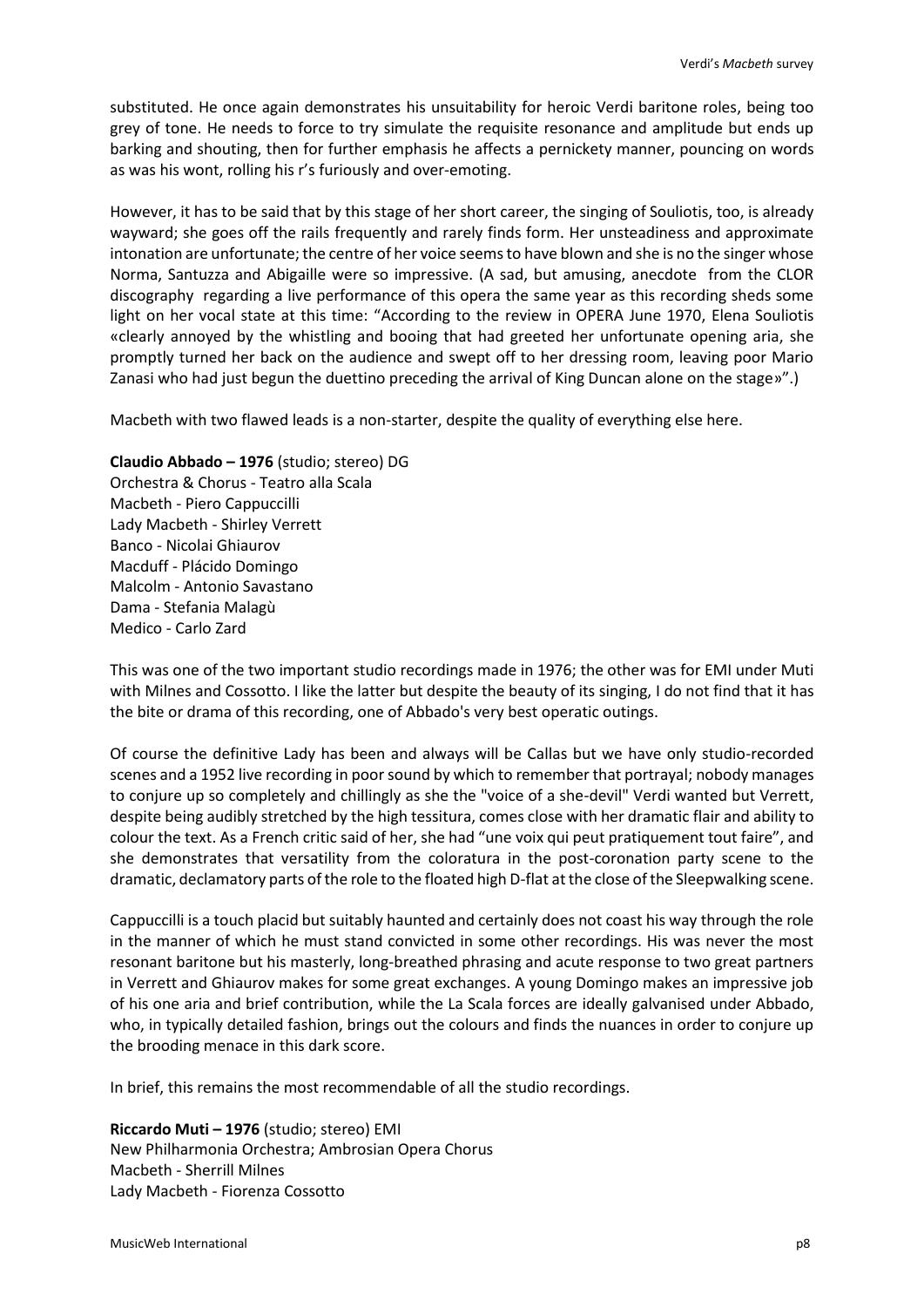Banco - Ruggero Raimondi Macduff - José Carreras Malcolm - Giuliano Bernardi Dama - Maria Borgato Medico - Carlo Del Bosco

Despite many critical recommendations, this set has always been somewhat overshadowed by the Abbado recording. Both versions feature equally starry casts and conductors, and both convey more than adequately the inspiration of this most faithful of Verdi's Shakespearian adaptations, and both evince exemplary orchestral playing and choral singing. Muti directs briskly, as is his wont in Verdi but although he finds the fire in the music, he doesn't suggest the same dark colours as Abbado and occasionally seems to place more emphasis on smooth vocalisation than on the drama.

Indeed, Milnes sings beautifully, enunciating the text with passion and clarity, but without quite capturing the angst found in Cappuccilli's characterisation, Raimondi sings a smooth, sonorous but placid Banco and as much as I admire Cossotto, her Lady can seem perfunctory - not to mention a little squeezed at the top of the voice and she cannot erase memories of Callas' inimitable depth and power as the Lady; Callas etches certain phrases indelibly on the mind. Verrett, too, for Abbado inhabits her role more vehemently than Cossotto, as does Rysanek for Leinsdorf in the excellent old RCA recording and Gencer recorded live. In the relatively small role of Macduff, Carreras really shines, producing one of his most eloquent and arresting performances on disc; better than any other Macduff, including Domingo and Bergonzi - both of whom are also terrific – except perhaps Pavarotti.

This was the version recommended by Radio 3 CD Review but I maintain that the Abbado recording is superior; both are vocally superb but the Abbado continues to have the edge in terms of characterisation.

[NB: The original issue on LP contained an appendix on side 6 featuring the arias Verdi cut or replaced, but those were lopped to allow this to fit onto two CDs]

**John Matheson – 1978** (live; stereo) Opera Rara. **NB: the 1847 original**

Orchestra - BBC Concert Orchestra Chorus - BBC Singers Macbeth - Peter Glossop Lady Macbeth - Rita Hunter Banco - John Tomlinson Macduff - Kenneth Collins Malcolm - Richard Greager Dama - Ludmilla Andrew Medico - Christian Du Plessis

This recording features some of the finest British voices of the 70's and 80's in an enterprising account of the earlier version and thus holds both great artistic and musicological interest. Fans of Rita Hunter might have fond memories of her stunning performances in Wagnerian roles; she had a voice of formidable size and laser-like penetration and here applies it tellingly to create a truly demonic Lady Macbeth - exactly as Verdi wanted it: "the voice of a she-devil". Instead of "La luce langue", we hear the original cabaletta "Trionfai! Secure alfine" and Hunter's penetrating tone is ideal for conveying the Lady's ruthlessness.

Peter Glossop never had the juiciest Verdi baritone but he used his sizeable voice judiciously and expressively; his breath control rivals that of Cappuccilli and despite a certain dryness of tone really inhabits the character of Macbeth. The supporting cast is strong, especially the under-rated and underrecorded Kenneth Collins, who had a real spinto Verdi tenor; I retain a vivid aural memory of his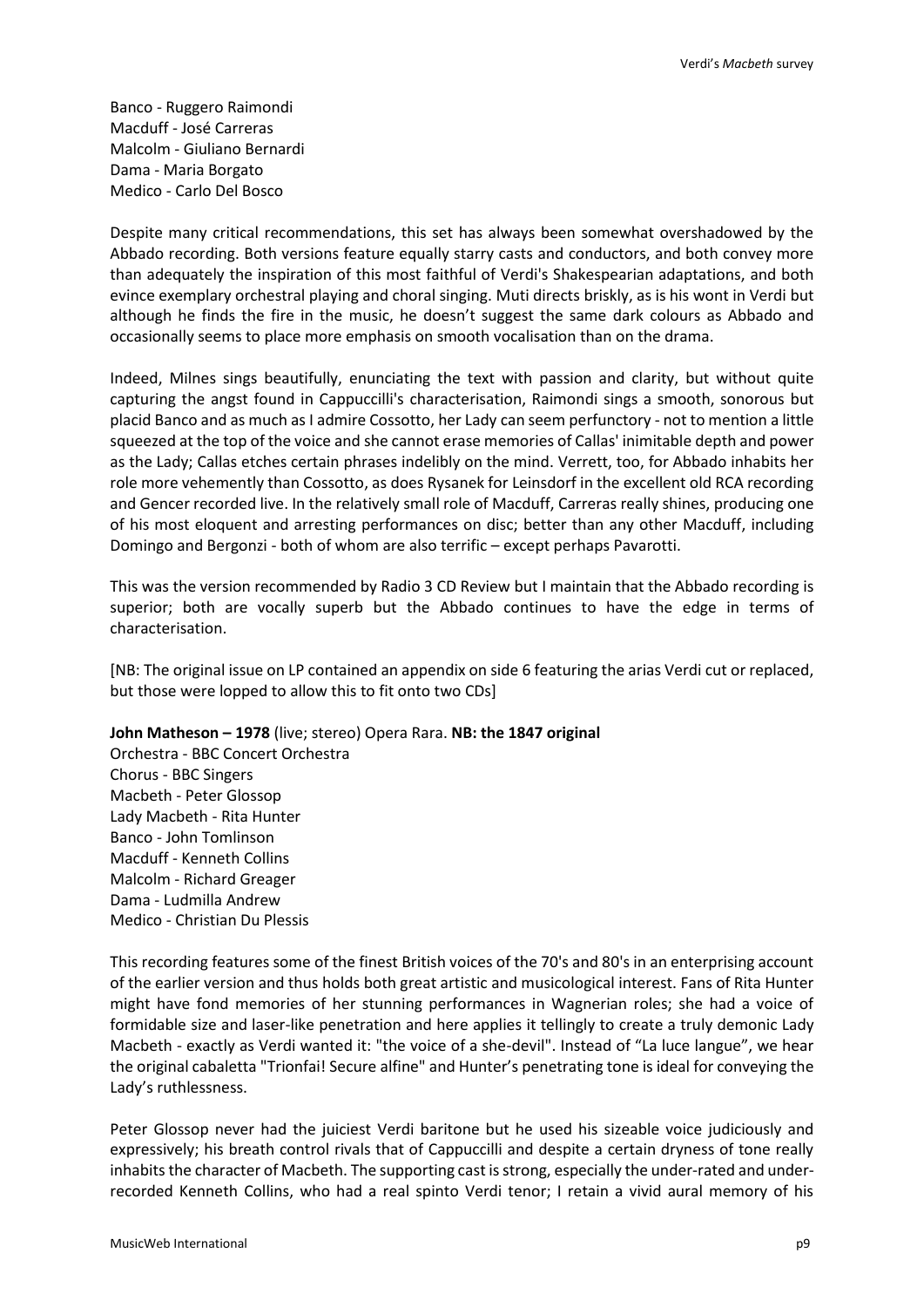impressive Manrico in the ENO *Il Trovatore* and here he makes a plangent Macduff. John Matheson's conducting is lean and incisive, the chorus more than adequate.

This is well enough performed to make it desirable, if not indispensable, to anyone who enjoys this opera and making comparisons with Verdi's revisions provides considerable additional attraction.

### **Giuseppe Sinopoli – 1983** (studio; digital) Philips

Orchestra & Chorus - Deutsche Oper Berlin Macbeth - Renato Bruson Lady Macbeth - Mara Zampieri Banco - Robert Lloyd Macduff - Neil Shicoff Malcolm - Claes H. Ahnsjö Dama - Lucia Aliberti Medico - Petteri Salomaa

I must submit an opinion very different from some other fellow reviewers, yet I find that I am not alone; it seems that others, too, agree with what I have for years been saying about Bruson. I cannot understand the idolatry he enjoyed from eminent critics such as the late Alan Blyth; to me his voice is both bleaty, with an over-prominent vibrato, and otherwise ordinary both vocally and dramatically. I thus have no time for this set, the honourable exception to objections my being the always innovative Sinopoli and the magnificent Robert Lloyd as Banquo. Zampieri might be wild but it's usually in the wrong way; she is hooty, unsteady, often thin of tone and uncoordinated – and like Bruson, characterisation is minimal. Any one of the other studio, stereo versions is far preferable to this.

My MusicWeb colleague Bob Farr was somewhat kinder but no more impressed than I by this recording [\(review\)](http://www.musicweb-international.com/classrev/2007/May07/Verdi_macbeth_4758393.htm).

# **Lamberto Gardelli – 1984** (studio; digital) Hungaroton

Budapest Symphony Orchestra; Hungarian Radio-Television Chorus Macbeth - Piero Cappuccilli Lady Macbeth - Sylvia Sass Banco - Kolos Kováts Macduff - Péter Kelen Malcolm - János Bándi Dama - Katalin Pitti Medico - István Gáti Domestico - János Tóth Sicaro - Tamás Bátor

I will stick my neck out and say that for fans of that great singer-actress Sylvia Sass, this set is worth acquiring for her alone. There are other versions of *Macbeth* which I prize and I do not mean to denigrate the contribution of any other singer here, but an older Cappuccilli, while still very effective, is not a match for his younger self with Abbado; the voice is rockier and greyer than of yore, even if the famous breadth of line and smooth legato are still apparent. Tenor Peter Kelen is no Bergonzi or Carreras but he sings a virile, impassioned, if slightly throaty, Macduff. Kolos Kovats is a sonorous Banquo and the vastly experienced Gardelli of course knows just what he's doing with Verdi's score.

However, the glory of the set is Sass. What that woman dared to do with her voice, the risks she takes and usually pulls off, put more pusillanimous, technically correct sopranos to shame. She is simply riveting in the sleepwalking scene; the terror in her voice, the floated pianissimi, the crescendi and diminuendi on the vibrato are the tools of a tragedienne to rival Callas, with whom she was often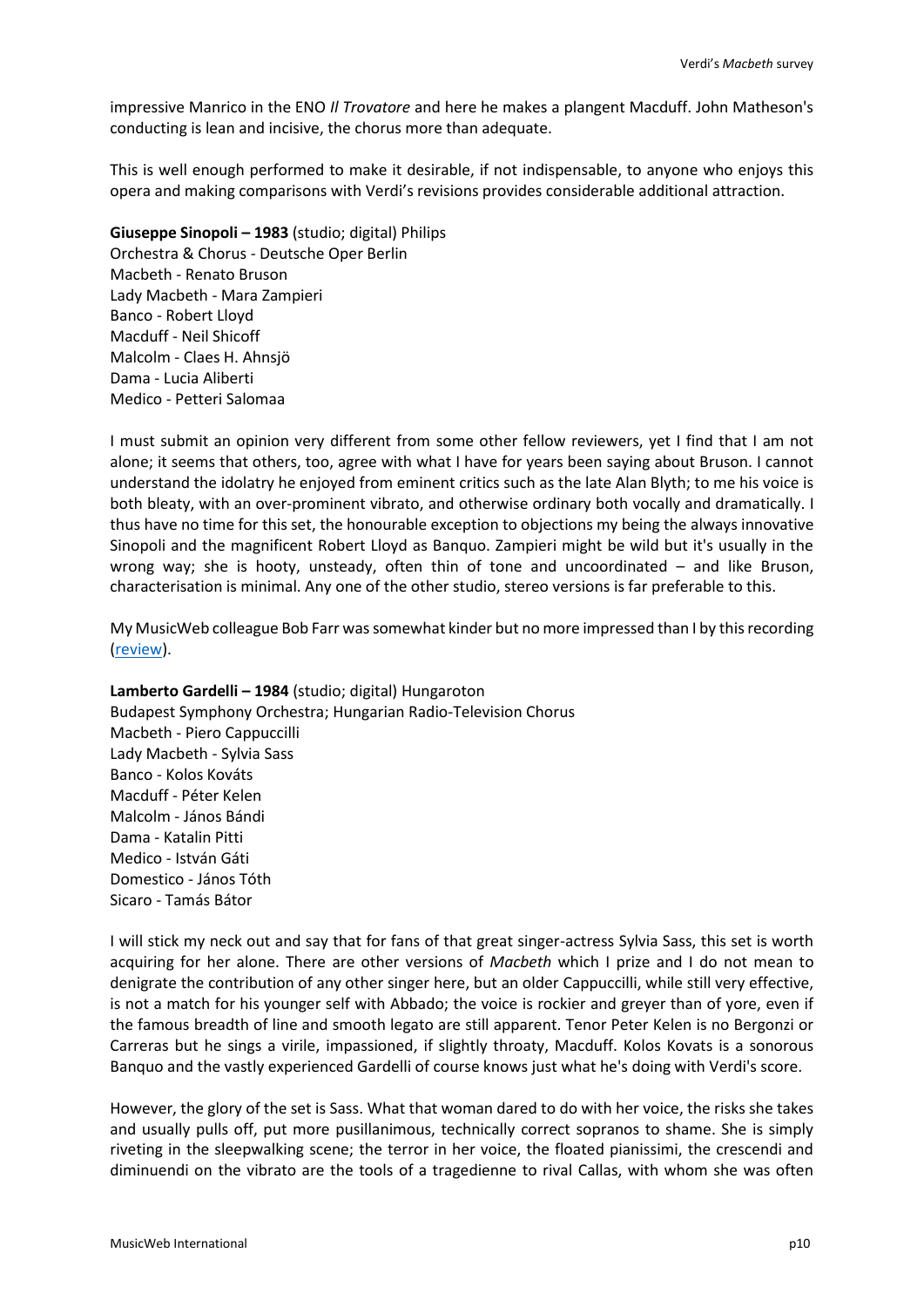compared and to whom she is vocally similar, both in virtues and vices - to wit, her volume and intensity, use of portamento and the incipient wobble, respectively.

Unfortunately, this set has long been deleted. Used copies at a reasonable price turn up on eBay and Amazon Marketplace, which is how I acquired mine - and it was worth every penny. The recorded sound is excellent. Don't confuse this with the very cheap Laserlight highlights disc which criminally omits the Sleepwalking scene or the live performance with Bruson as Macbeth; they are inferior.

**Riccardo Chailly – 1986** (studio; digital – film soundtrack) Decca Orchestra & Chorus - Teatro Comunale di Bologna Macbeth - Leo Nucci Lady Macbeth - Shirley Verrett Banco - Samuel Ramey Macduff - Veriano Luchetti Malcolm - Antonio Barasorda Dama - Anna Caterina Antonacci Medico - Sergio Fontana

As my regular readers know, alarm bells go off in my head the moment I see Leo Nucci's name on a cast list, as I find his forcing, sliding and obtrusive vibrato intolerable, but for a brief span following his international debut his voice was moderately pleasing before those faults kicked in all too soon. Here, he is still in his early forties and the bleat on top notes is only incipient but a tendency to sing flat in also creeping in. He is a good vocal actor and, as the rehearsal clips on YouTube attest, his interaction with Verrett is intense but compared with her younger self, impressive as she still is, Verrett's mezzo has lost some resonance, turned husky in its lower regions and shrill and edgy in alt.

A fine supporting cast includes the ever under-rated Veriano Luchetti - always a superb, authentic Italian tenor with proper squillo and bags of temperament – and Samuel Ramey in majestic voice as a saturnine Banquo. I cannot fault Chailly's taut, energised conducting and the Bologna chorus never holds back – the sopranos screech manically – while the orchestra plays beautifully, producing a really dark, atmospheric sound.

This never received much attention when it was released on CD but it is in finest Decca digital sound. It is undoubtedly a satisfying experience to watch the film but purely as an audio recording it is not as desirable as Verrett's earlier outing with a superior baritone. Bob Farr was much of my opinion [\(review\)](http://www.musicweb-international.com/classrev/2012/May12/Verdi_Macbeth_4703470.htm).

# **Fabio Biondi – 2018** (studio; digital) Glossa; **NB: the 1847 original** Podlasie Opera and Philharmonic Chorus, Europa Galante Macbeth - Giovanni Meon Lady Macbeth - Nadja Michael Banco - Fabrizio Beggi Macduff - Giuseppe Valentino Buzza Malcolm - Marco Ciaponi Dama - Valentina Marghinotti Medico - Federico Benetti

It is a mystery how anyone could have authorised the release of this most recent recording, as it is fatally marred by the singing of its main soprano lead and the ridiculous application of vibrato-less instruments under some HIP delusion that this is somehow "authentic". Nadja Michael has a flap – you cannot call it a vibrato, it is so far gone – through which you could drive a coach and horses and such that you cannot tell what note she is singing; to put the cap on a horror show, she sings permanently flat throughout - it is truly excruciating. The baritone is passable, if a bit windy, the tenor has a